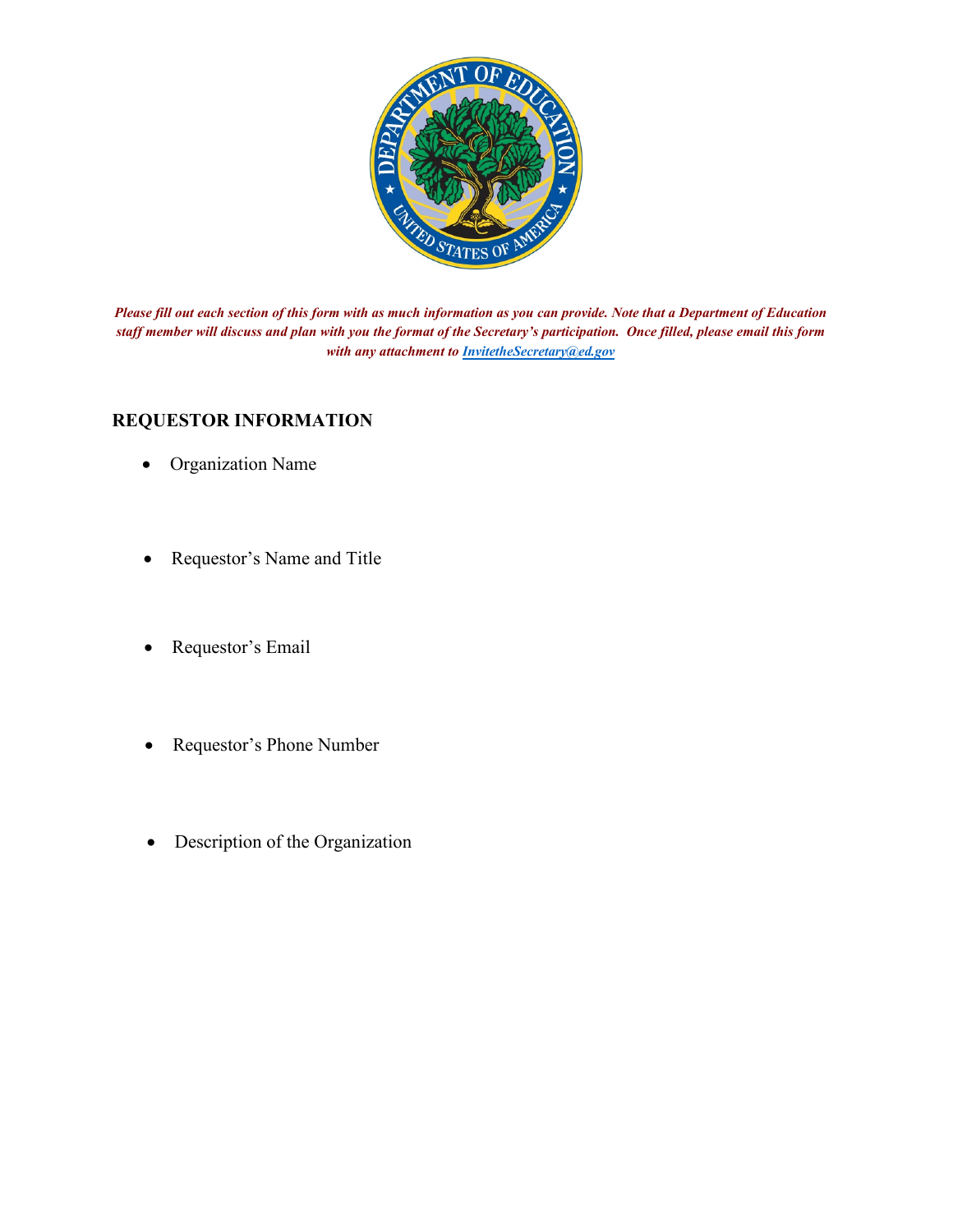## **INFORMATION**

- Event Title
- Event Start Date
- Event End Date
- Event Start time
- Event End time
- Description of event (e.g, an annual conference, a dinner, or a roundtable). Include website if applicable, purpose, theme, topic (if it's a meeting). Please include justification why the Secretary should attend this event?

• Event location with address (or web address, if virtual)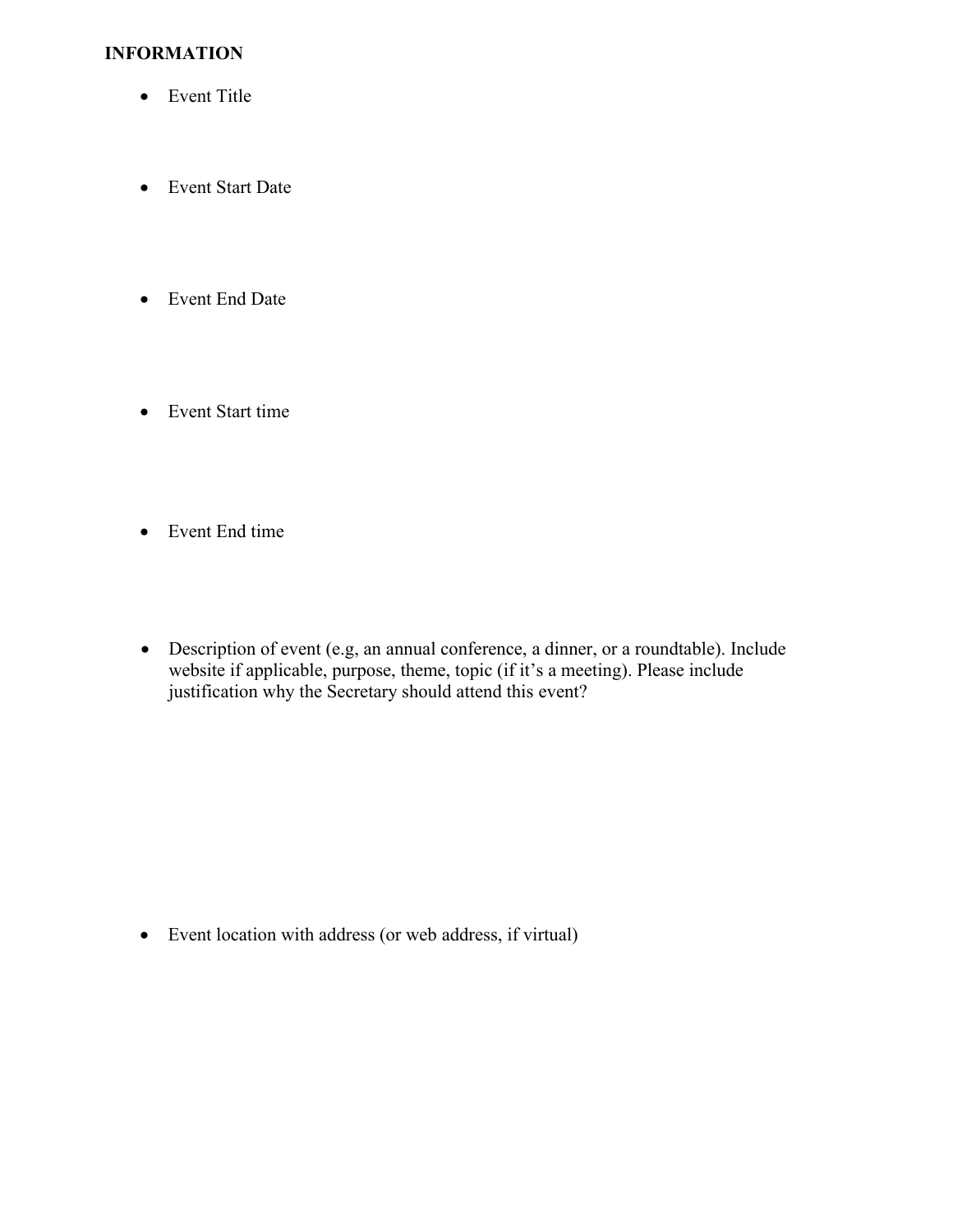- Who is the audience and what is the estimated size?
- Is there a registration fee? Note the cost of a registration fee, if applicable. Is the registration fee waived for speakers or government employees attending?

## **SECRETARY'S PARTICIPATION**

- Type of participation: Brief Remarks or Speech, Panelist, Panel Moderator, Town Hall, Armchair discussion, Meeting, Attendance (no speaking role), Other (please elaborate) (May select more than one)
	- o In-person, Live virtual, Pre-recorded video
- Time commitment for the Secretary. Please specify start and end time if applicable.
- Who will introduce the Secretary?
- Is an award being shared? Is an award being given to the Secretary? If so, what is the name of the award? What is the monetary value of the award? How was the Secretary selected (by vote or mutual agreement)? What is the award citation?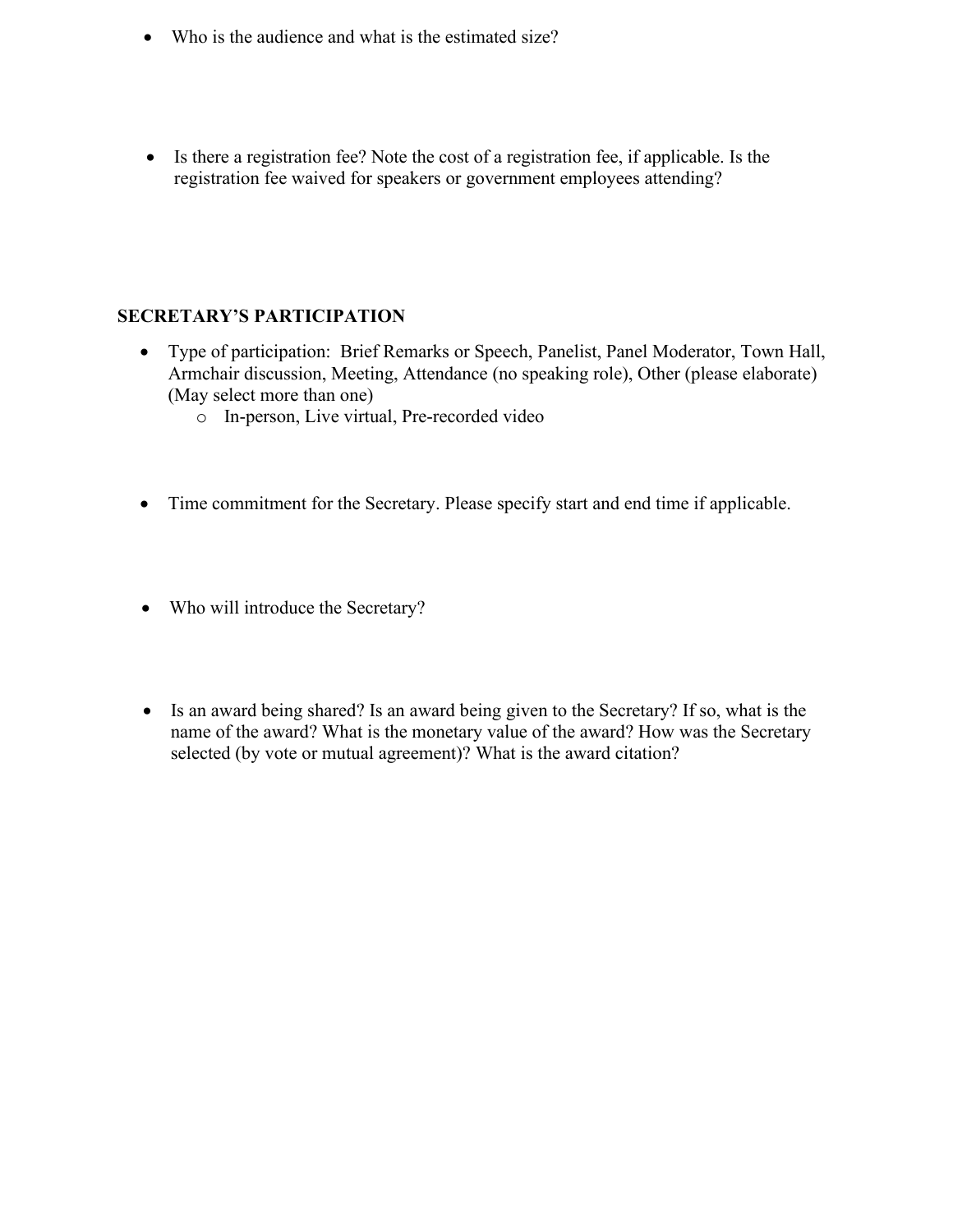• List of notable attendees/participants (this should include anyone who will interact with the Secretary. Please indicate whether other Education Department senior officials or other members of the Biden-Harris administration will attend or participate.)

• Requested themes or topics for Secretary Cardona to address

# **COMMS & DIGITAL**

- Press? (Open, Closed, Pooled)
- What promotional materials do you have in mind (media advisory/release, social media, newsletter)?
- Press contact for the event?
- Will the event be livestreamed?
	- o If yes, please list the platform (Facebook, YouTube, etc. please include links if possible)